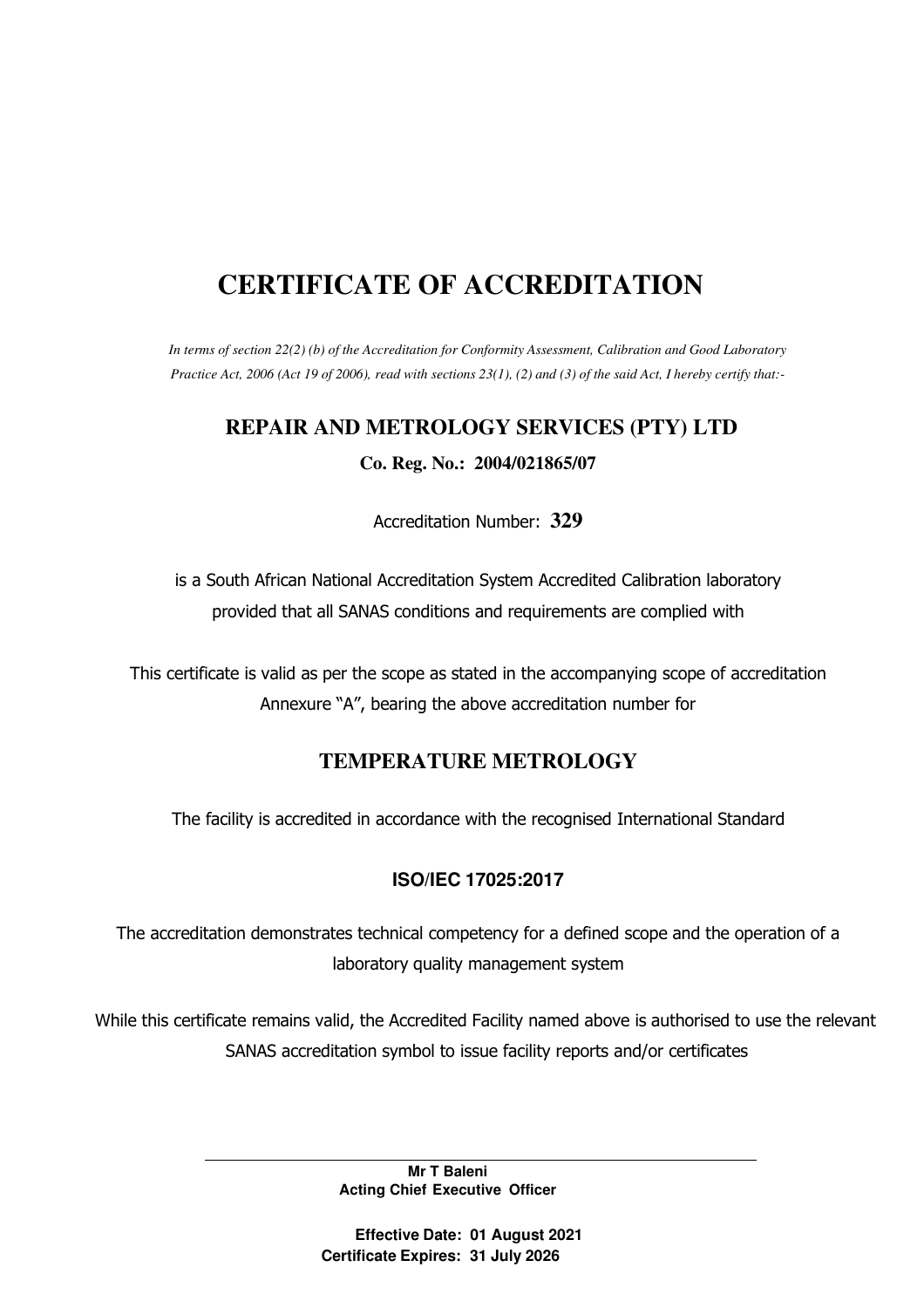#### ANNEXURE A

## **SCOPE OF ACCREDITATION**

#### TEMPERATURE METROLOGY

Accreditation Number: 329

| <b>Permanent Address of Laboratory:</b><br>Repair and Metrology Services (Pty) Ltd<br>No 10 Enterprise Close<br>Linbro Business Park<br>Sandton<br>2065<br><b>Postal Address:</b><br>PO Box 10917<br>Vorna Valley<br>1686 |                                                                      |                                                     | <b>Technical Signatories:</b><br><b>Nominated Representative:</b>                             |                                      | Mr LR Wesson<br>Mr J Van Pletzen<br>Mr GJ van Staden (All except item 4.2)<br>Mr LR Wesson           |                                                                                                                                                     |  |
|---------------------------------------------------------------------------------------------------------------------------------------------------------------------------------------------------------------------------|----------------------------------------------------------------------|-----------------------------------------------------|-----------------------------------------------------------------------------------------------|--------------------------------------|------------------------------------------------------------------------------------------------------|-----------------------------------------------------------------------------------------------------------------------------------------------------|--|
| $(011) 608 - 8550$<br>Tel:<br>Fax:<br>$(011) 608 - 0406$<br>E-mail: lesw@repmet.co.za                                                                                                                                     |                                                                      | Issue No.:<br>Date of Issue:<br><b>Expiry Date:</b> |                                                                                               | 11<br>01 August 2021<br>31 July 2026 |                                                                                                      |                                                                                                                                                     |  |
| <b>ITEM</b>                                                                                                                                                                                                               | <b>MEASURED QUANTITY</b><br>OR TYPE OF GAUGE<br><b>OR INSTRUMENT</b> |                                                     | <b>RANGE OF MEASURED</b><br><b>QUANTITY</b>                                                   |                                      | <b>CALIBRATION AND</b><br><b>MEASUREMENT</b><br><b>CAPABILITY EXPRESSED</b><br>AS AN UNCERTAINTY (±) | <b>METHOD</b> /<br><b>PROCEDURE</b>                                                                                                                 |  |
| $\mathbf{1}$                                                                                                                                                                                                              | <b>THERMOMETRY</b>                                                   |                                                     |                                                                                               |                                      |                                                                                                      |                                                                                                                                                     |  |
| 1.1                                                                                                                                                                                                                       | <b>Thermocouples</b>                                                 |                                                     |                                                                                               |                                      |                                                                                                      |                                                                                                                                                     |  |
| 1.1.1                                                                                                                                                                                                                     | Noble Metal                                                          |                                                     | 0 °C to 600 °C<br>600 °C to 1 200 °C                                                          |                                      | 0,5 K<br>3,0 K                                                                                       | Calibration by<br>comparison with a<br>reference thermometer in<br>a bath, drywell, or furnace<br>and or calibration against<br>a fixed-point cell. |  |
| 1.1.2                                                                                                                                                                                                                     | <b>Base Metal</b>                                                    |                                                     | 0 °C to 600 °C<br>600 °C to 1 200 °C                                                          |                                      | 1,0K<br>3,0 K                                                                                        |                                                                                                                                                     |  |
| 1.1.4                                                                                                                                                                                                                     | <b>Surface Temperature Probes</b>                                    |                                                     | 20 °C to 50 °C<br>50 °C to 100 °C<br>100 °C to 200 °C<br>200 °C to 300 °C<br>300 °C to 400 °C |                                      | 0,8K<br>1,7K<br>2,3 K<br>4,5K<br>5,5K                                                                | Calibration by comparison<br>with a reference<br>thermometer on a hot<br>plate.                                                                     |  |
| 1.4                                                                                                                                                                                                                       |                                                                      | <b>Reference Temperature Sources</b>                |                                                                                               |                                      |                                                                                                      |                                                                                                                                                     |  |
| 1.4.1                                                                                                                                                                                                                     | Ice Point Reference                                                  | $0,0$ <sup>o</sup> C                                |                                                                                               |                                      | 0,05K                                                                                                | Prepared in thermally<br>insulated flask using<br>distilled water and Ice.                                                                          |  |

Original Date of Accreditation: 01 December 2004 **Page 1 of 2** Page 1 of 2

The CMC, expressed as an expanded uncertainty of measurement, is stated as the standard uncertainty of measurement multiplied by a coverage factor  $k = 2$ , corresponding to a confidence level of approximately 95%

**Executive Accreditation**